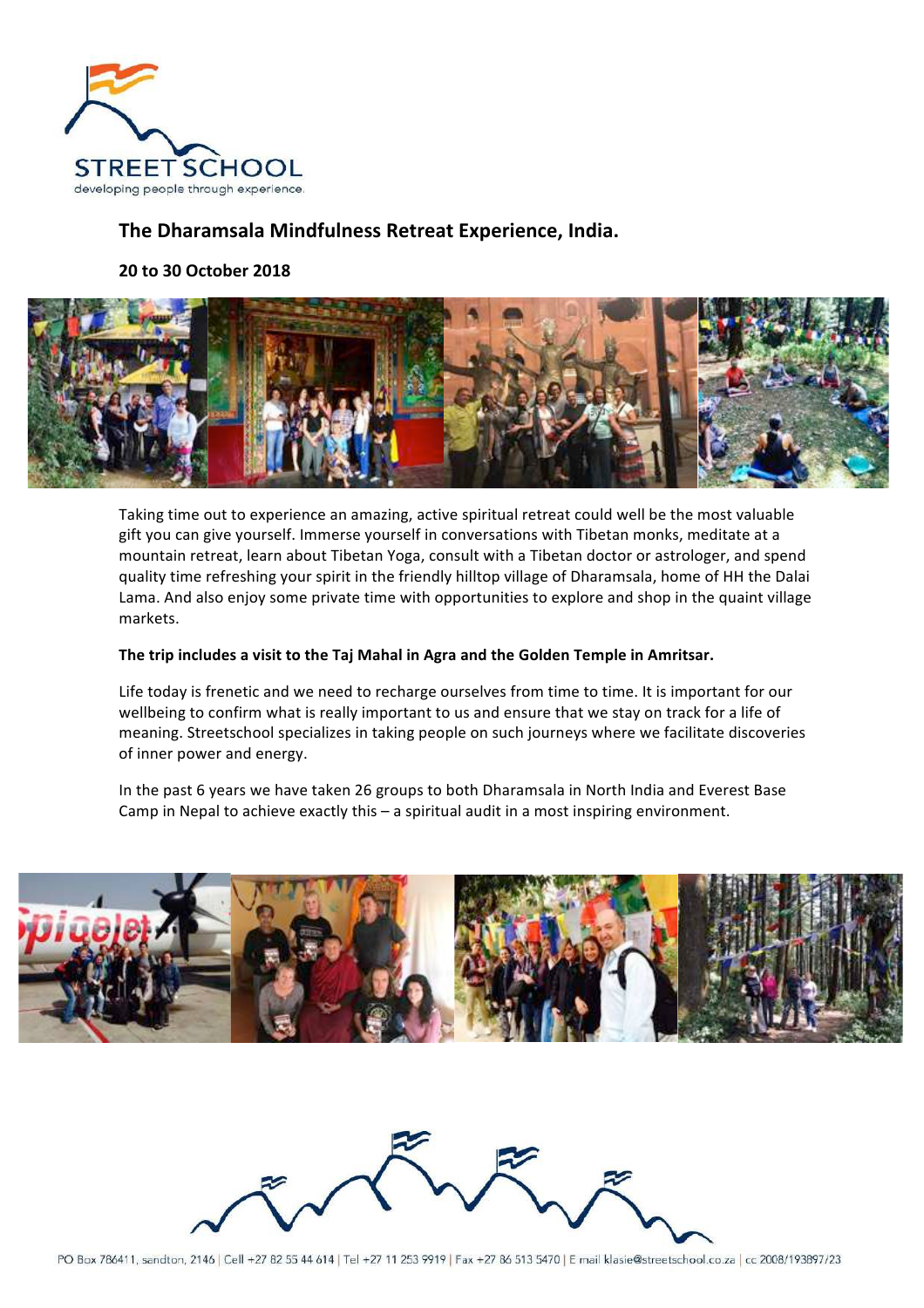# **Dharamsala Mindfulness Retreat**

| <b>20 Oct</b> | Meet at airport for departure to Delhi<br>$\bullet$                                                                                                      |
|---------------|----------------------------------------------------------------------------------------------------------------------------------------------------------|
| 21 Oct        | Arrive Delhi and transfer to Agra<br>$\bullet$                                                                                                           |
|               | Book into hotel and rest<br>$\bullet$                                                                                                                    |
| 22 Oct        | Early morning visit to Taj Mahal<br>$\bullet$                                                                                                            |
|               | Mid morning check out of hotel and transfer to Airport for flight to Amritsar<br>٠                                                                       |
|               | Depart from Delhi T3 for Amritsar (15kg baggage allowance on this flight)<br>$\bullet$                                                                   |
|               | Check into Golden Tulip hotel, dinner and visit to Golden Temple<br>٠                                                                                    |
| 23 Oct        | Breakfast at hotel<br>$\bullet$                                                                                                                          |
|               | Drive to Dharamsala by private taxi<br>$\bullet$                                                                                                         |
|               | Lunch en route as we enter the Himachal Pradesh province<br>٠                                                                                            |
|               | Check into Pemathang Hotel and orientation of town<br>$\bullet$                                                                                          |
|               | Dinner in town<br>٠                                                                                                                                      |
| <b>24 Oct</b> | Breakfast at hotel<br>$\bullet$                                                                                                                          |
|               | Lingor Kora meditation walk with monks and other Tibetans<br>$\bullet$                                                                                   |
|               | Visit main temple of HH Dalai lama and Tibetan museum<br>$\bullet$                                                                                       |
|               | Lunch in town<br>$\bullet$                                                                                                                               |
|               | Session with monk on selected themes (happiness, calm mind, purpose)<br>$\bullet$                                                                        |
|               | Dinner in town<br>$\bullet$                                                                                                                              |
| 25 Oct        | Breakfast at hotel<br>$\bullet$                                                                                                                          |
|               | Tushita meditation retreat for guided session<br>٠                                                                                                       |
|               | Lunch in town<br>$\bullet$                                                                                                                               |
|               | Session with monk Ven Bagdro on his escape from Tibet and life after torture<br>$\bullet$                                                                |
|               | Tibetan Yoga session with Dr Chok<br>٠                                                                                                                   |
|               | Reflection time and dinner in town<br>$\bullet$                                                                                                          |
| 26 Oct        | Breakfast in town<br>$\bullet$                                                                                                                           |
|               | Visit Dolmaling nunnery and conversations with adult nuns on meaning of life<br>$\bullet$                                                                |
|               | Lunch at Norbulinga<br>٠                                                                                                                                 |
|               | Visit Norbulingka Institute of art, culture and spirituality<br>$\bullet$                                                                                |
|               | Transfer back to Dharamsala<br>$\bullet$                                                                                                                 |
|               | Tibetan Yoga session with Dr Chok<br>$\bullet$                                                                                                           |
|               | Reflection time and dinner in town<br>$\bullet$                                                                                                          |
| 27 Oct        | Breakfast at hotel<br>$\bullet$                                                                                                                          |
|               | Tushita meditation retreat for guided session<br>٠                                                                                                       |
|               | Visit Men-Tsee-Khang Tibetan Medical Centre and Astro readings<br>$\bullet$                                                                              |
|               | Lunch at Norling Cafe<br>$\bullet$                                                                                                                       |
|               | Meet DIIR Secretary and tour of Central Tibetan Administration offices<br>Visit Tibetan Library of Works and Archives to view ancient texts<br>$\bullet$ |
|               | Reflection time and dinner in town<br>٠                                                                                                                  |
| <b>28 Oct</b> | $\bullet$<br>Breakfast at hotel                                                                                                                          |
|               | Tushita meditation retreat for guided session<br>$\bullet$                                                                                               |
|               | Tibetan Yoga session with Dr Chok in Dharamkot and meet with hermit monks<br>٠                                                                           |
|               | Lunch in town or Dharamkot<br>$\bullet$                                                                                                                  |
|               | Free time and dinner in town<br>٠                                                                                                                        |
| 29 Oct        | Depart Dharamsala for Amritsar by private taxi<br>$\bullet$                                                                                              |
|               | Depart for Delhi<br>$\bullet$                                                                                                                            |
|               | Arrive Delhi and check into "day-hotel"<br>$\bullet$                                                                                                     |
| 30 Oct        | $\bullet$<br>Depart for home                                                                                                                             |
|               | Afternoon arrival back in SA<br>٠                                                                                                                        |
|               |                                                                                                                                                          |